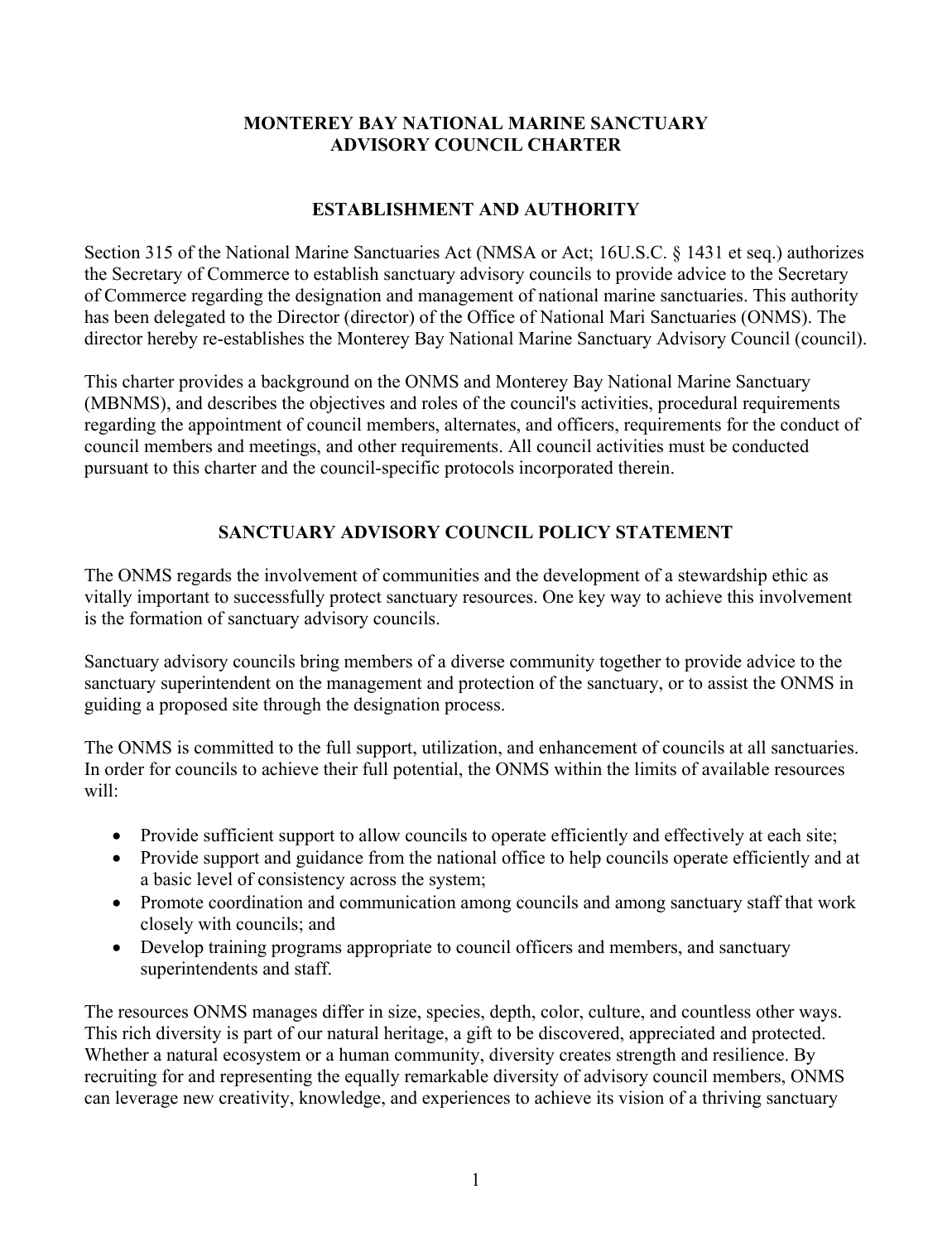system that protects our nation's underwater treasures and inspires momentum for a healthy ocean.

## **OFFICE OF NATIONAL MARINE SANCTUARIES**

 productivity of these areas so they may continue to serve as the basis for thriving recreation, tourism A national marine sanctuary is an area of the marine or Great Lakes environment of special national, and sometimes international, significance warranting protection and management under the NMSA. The National Oceanic and Atmospheric Administration (NOAA) protects and manages sanctuaries through the ONMS. ONMS is a network of national marine sanctuaries and marine national monuments, currently encompassing more than 600,000 square miles of ocean and Great Lakes waters. ONMS seeks to protect the extraordinary scenic beauty, biodiversity, historical connections and economic and commercial activities that drive coastal economies. As stewards of these places, through domestic and international partnerships, ONMS helps ensure a healthier ocean, now and for future generations.

Vision of the ONMS:

A thriving sanctuary system that protects our nation's underwater treasures and inspires momentum for a healthy ocean.

Mission of the ONMS:

We protect treasured places in the ocean and great lakes.

Strategic goals and objectives of the ONMS:

- 1. Ensure thriving sanctuaries and other ocean parks.
	- 1.1 Reduce threats to key species and marine habitats.
	- 1.2 Protect significant maritime heritage resources.
	- 1.3 Promote responsible human uses.
- 2. Safeguard more underwater treasures as national marine sanctuaries.
	- 2.1 Incorporate additional nationally significant resources into existing sanctuaries.
	- 2.2 Implement designation processes for new areas.
	- 2.3 Identify additional resources of national significance.
- 3. Increase support for sanctuaries.
	- 3 .1 Expand recognition of national marine sanctuaries.
	- 3 .2 Increase sanctuary engagement.
	- 3 .3 Create a vision for the next 50 years of sanctuaries.
- 4. Deepen our understanding of sanctuaries.
	- 4.1 Learn more about our sanctuaries.
		- 4.2 Track and predict conditions and trends.
		- 4.3 Understand the value of sanctuaries to our nation.
- 5. Ensure the office of national marine sanctuaries is a great place to work.
	- 5 .1 Encourage a culture of collaboration, inclusion and respect.
	- 5 .2 Increase staff satisfaction and performance.
	- 5.3 Invest in our people and their professional development.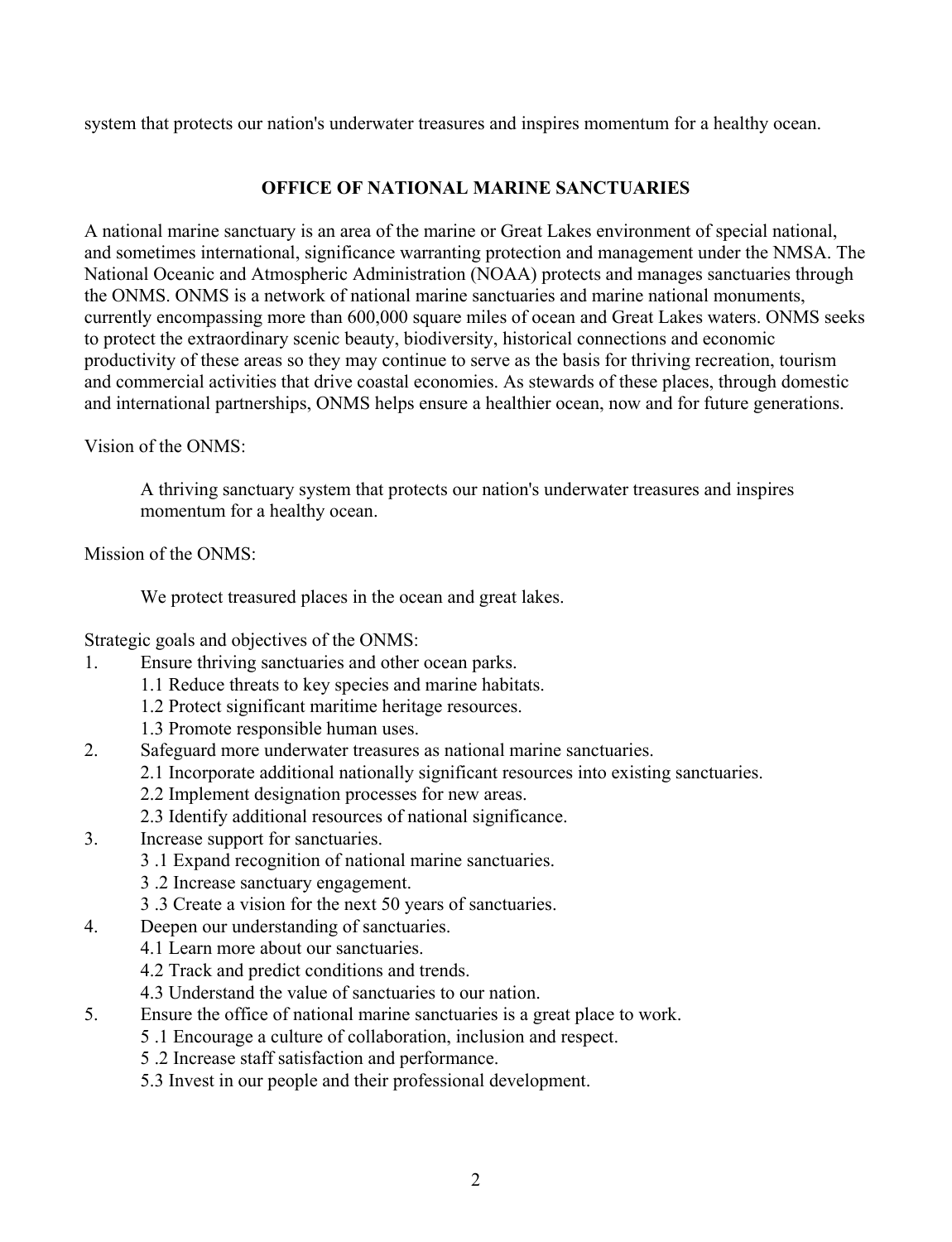### **OBJECTIVES**

The Director established the council to provide advice on:

- issues involving sanctuary use or resources; • Protecting natural and cultural resources, and identifying and evaluating emergent or critical
- Identifying and realizing the sanctuary's research objectives;
- Identifying and realizing educational opportunities to increase the public knowledge and stewardship of the sanctuary environment; and
- ● Assisting to develop an informed constituency to increase awareness and understanding of the purpose and value of the sanctuary and the ONMS.

## **MONTEREY BAY NATIONAL MARINE SANCTUARY**

Designated in 1992, Monterey Bay National Marine Sanctuary (MBNMS) is a federally protected marine area offshore of California's central coast. Stretching from Marin to Cambria, the sanctuary encompasses a shoreline length of 276 miles (444 kilometers) and 6,094 square miles (15,783 square kilometers) of ocean, extending an average distance of 25 miles (40 kilometers) from shore. It supports an exceptionally productive ecosystems and highly diverse habitats.

 Protection Program. Other issues (e.g. action plans in the revised management plan) that overlap will be As of March 2004, the area within MBNMS north of the San Mateo/Santa Cruz county boundary is administered by the Superintendent of Greater Farallones National Marine Sanctuary (GFNMS). The legal boundaries of each sanctuary remain as is. Specifically, GFNMS is responsible for developing and managing most sanctuary programs within the area; MBNMS is responsible for the Water Quality worked on collaboratively between GFNMS and MBNMS.

Goals of MBNMS:

MBNMS program goals per the National Marine Sanctuaries Act are to:

- management tailored to the specific resources that complements existing regulatory authorities. 1. Enhance resource protection through comprehensive and coordinated conservation and
- 2. Support, promote, and coordinate scientific research on and monitoring of the site-specific marine resources to improve management decision-making.
- 3. Enhance public awareness, understanding, and wise use of the marine environment through public interpretive and recreational programs.
- 4. Facilitate, to the extent compatible with the primary objective of resource protection, multiple uses of these marine areas not prohibited pursuant to other authorities.
- 5. Maintain four program areas making up the administration of MBNMS: research and monitoring, resource protection, education and outreach, and program operations

## **COUNCIL ROLES**

- 1. The council, in accordance with the NMSA, may provide advice to the sanctuary superintendent regarding the protection and management of Monterey Bay National Marine Sanctuary.
- 2. The council shall draw on the expertise of its members, alternates, and other sources in order to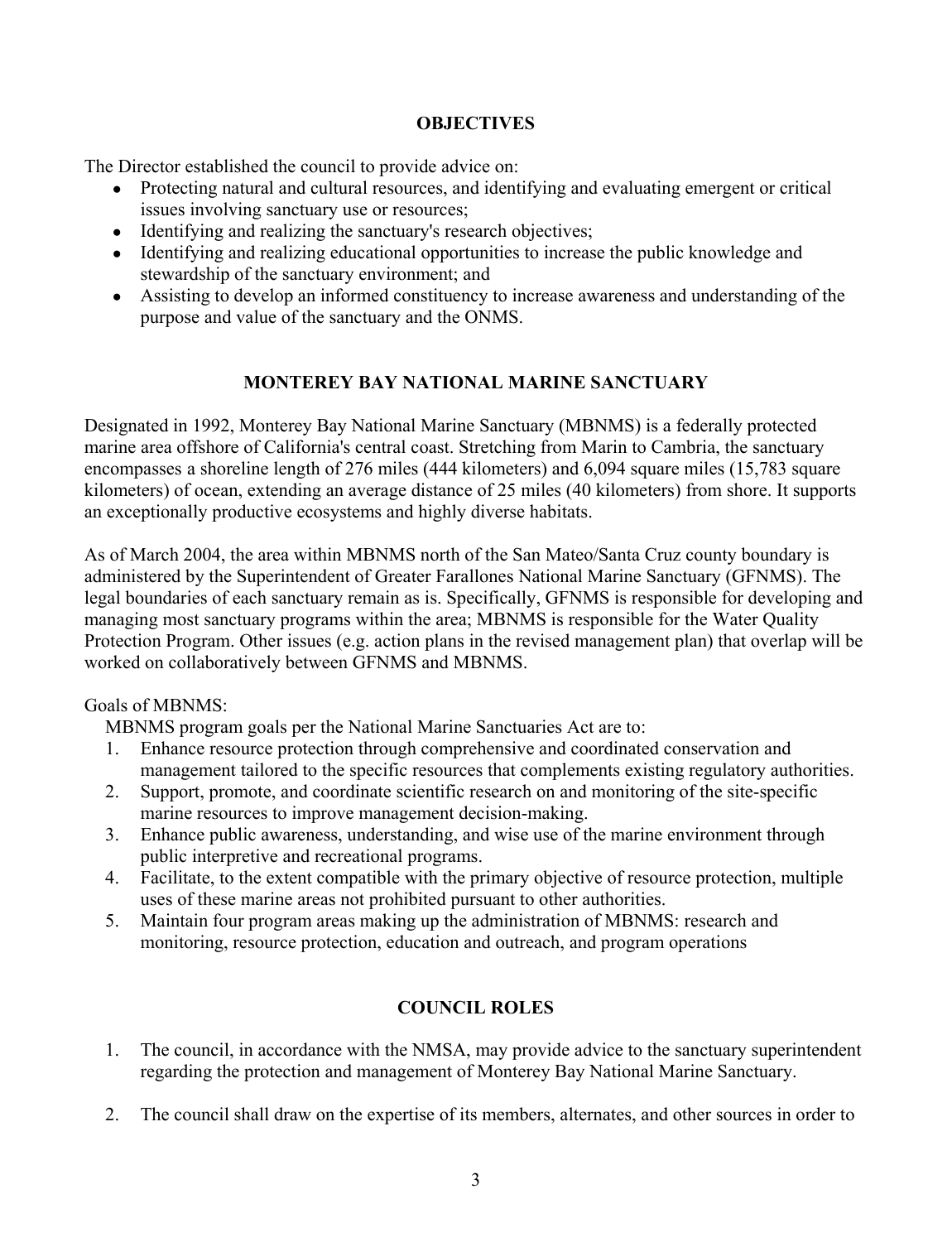provide advice to the sanctuary superintendent.

- 3. Council members and alternates shall serve as liaisons between their constituents and/or communities and the sanctuary, keeping sanctuary staff informed of issues and concerns, as well as providing information to their respective communities on the sanctuary's behalf.
- 4. The council may serve as a forum for consultation and deliberation among its members and as a source of advice and recommendations to the sanctuary superintendent. Such advice shall fairly represent the collective and individual views of the council members. In formulating such advice, the council members shall recall that the primary objective of the sanctuary is underwater cultural resource protection.
- 5. The council is established to provide advice to the sanctuary superintendent regarding the management of Monterey Bay National Marine Sanctuary. Nothing in this charter constitutes authority to perform operational or management functions, or to make decisions on behalf of the sanctuary, NOAA or the Department of Commerce.
- 6. The council shall develop an annual work plan, in consultation with an approved by the sanctuary superintendent, to establish an agenda for specific issues and projects the council intends to address.

## **COUNCIL GOALS**

- 1. The council shall review sanctuary-related issues and, following public input and formal council action, transmit council recommendations and concerns to the sanctuary superintendent. Written comments and recommendations may be forwarded to other entities by the council with the concurrence of the sanctuary superintendent (see Operation 2(a-n).
- 2. The council shall advise the sanctuary superintendent on how to link existing programs that have shared responsibilities for the protection and management of resources inside and adjacent to the sanctuary;
- 3. The council shall advise the sanctuary superintendent on ways that sanctuary mandates may be carried out through a comprehensive and cooperative management strategy;
- 4. The council shall encourage participation by interested agencies and organizations in the development of strategies and procedures to address specific management concerns (e.g., water quality plans);
- 5. The council shall advise the sanctuary superintendent on priority research and monitoring needs, proposals, reports, permit issues, and project coordination;
- 6. The council shall assist the sanctuary superintendent in obtaining available expertise of the Monterey Bay Sanctuary community to promote the gathering of information and the design and application of research that will support informed decision-making;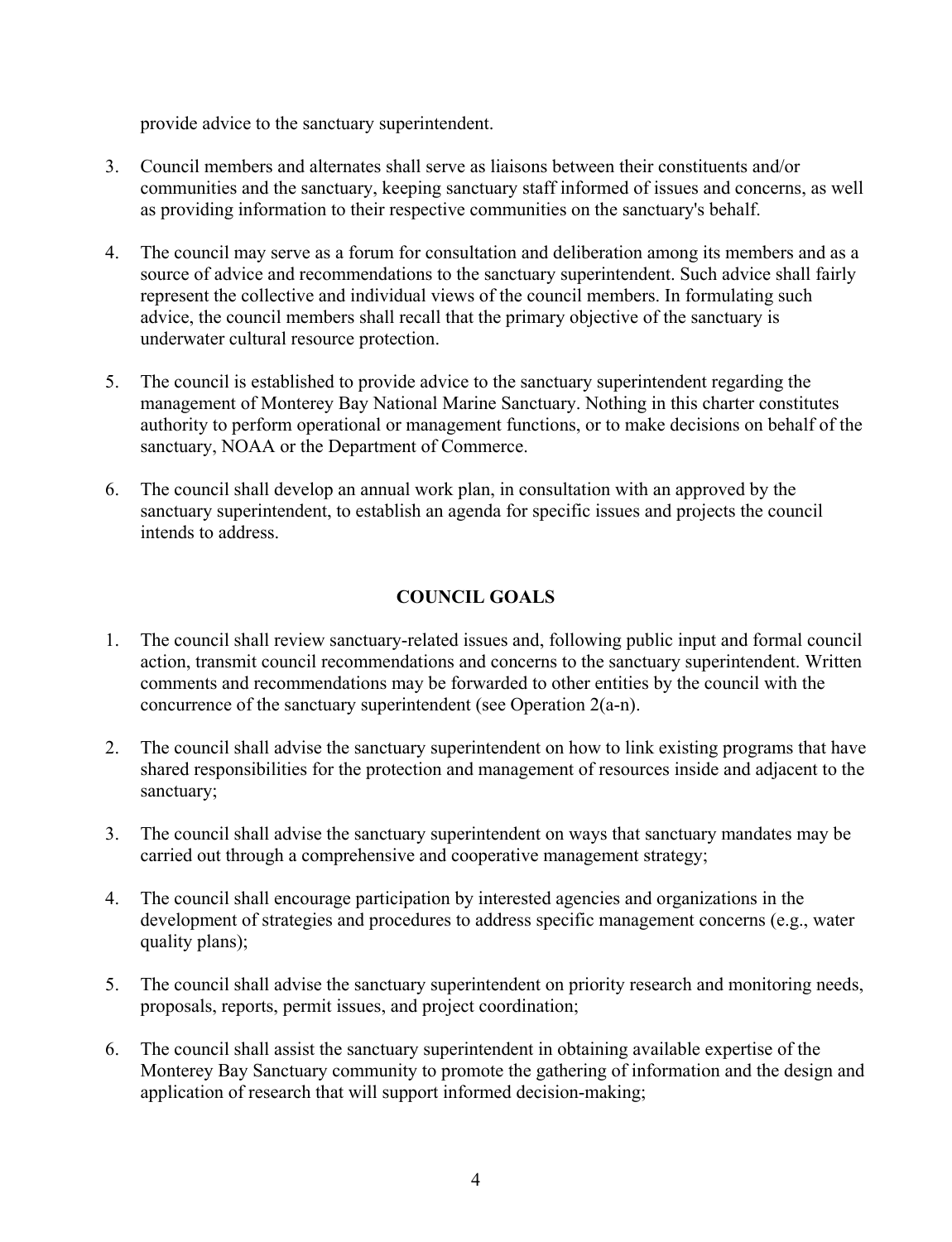- 7. The council shall provide advice to the sanctuary superintendent on the development and implementation of broad-based public relations, outreach and education programs which inform and educate the public about the sanctuary;
- 8. The council shall advise the sanctuary superintendent on general administration and revenue enhancement opportunities for the sanctuary;
- 9. The council shall fully represent the specific constituency groups for which each member or alternate was selected;
- 10. The council shall act as a liaison between the sanctuary and various public and private groups and interests;
- 11. The council shall promote effective communication at all levels regarding sanctuary matters;
- 12. The council shall serve as unofficial, good will ambassadors of the sanctuary and make every effort to educate their respective constituencies (see the council's Oath of Office);
- 13. The council shall advise the sanctuary superintendent on ways to support long-term continuance and effective implementation of the ONMS;
- 14. The council shall advise the sanctuary superintendent on ways to seek creative and cooperative inter- agency management solutions to issues affecting MBNMS; and
- 15. Council members shall serve as liaisons between their constituents, communities and/or government agencies and the sanctuary, keeping sanctuary staff informed of issues and concerns, as well as performing outreach to their respective communities on sanctuary issues.

## **MEMBERS, ALTERNATES AND OFFICERS**

- diversity, and advisory functions the council will perform. 1. The council consists of no more than twenty (20) voting members, who shall be appointed by the director from among persons employed by federal, state, or local agencies with expertise in management of natural resources, representatives of local user groups, such as conservation and other public interest organizations, scientific and educational organizations, and members of the public interested in the protection and multiple use management of sanctuary resources. The membership is designed to be balanced in terms of points of view represented, geographic
- 2. The sanctuary superintendent may work with the council in non-voting capacity and shall work with the chair in scheduling each meeting and approving the agenda to ensure each topic is relevant to the sanctuary. Council meetings may not be conducted in the absence of the sanctuary superintendent or his/her designee.
- Slough Estuarine Research Reserve, National Marine Fisheries Service, U.S. Coast Guard, and Channel Islands, Greater Farallones, and Cordell Bank national marine sanctuaries shall sit on 3. To ensure relevant information exchange and consistent management among California's national marine sanctuaries, and other relevant federal agencies, a representative of the Elkhorn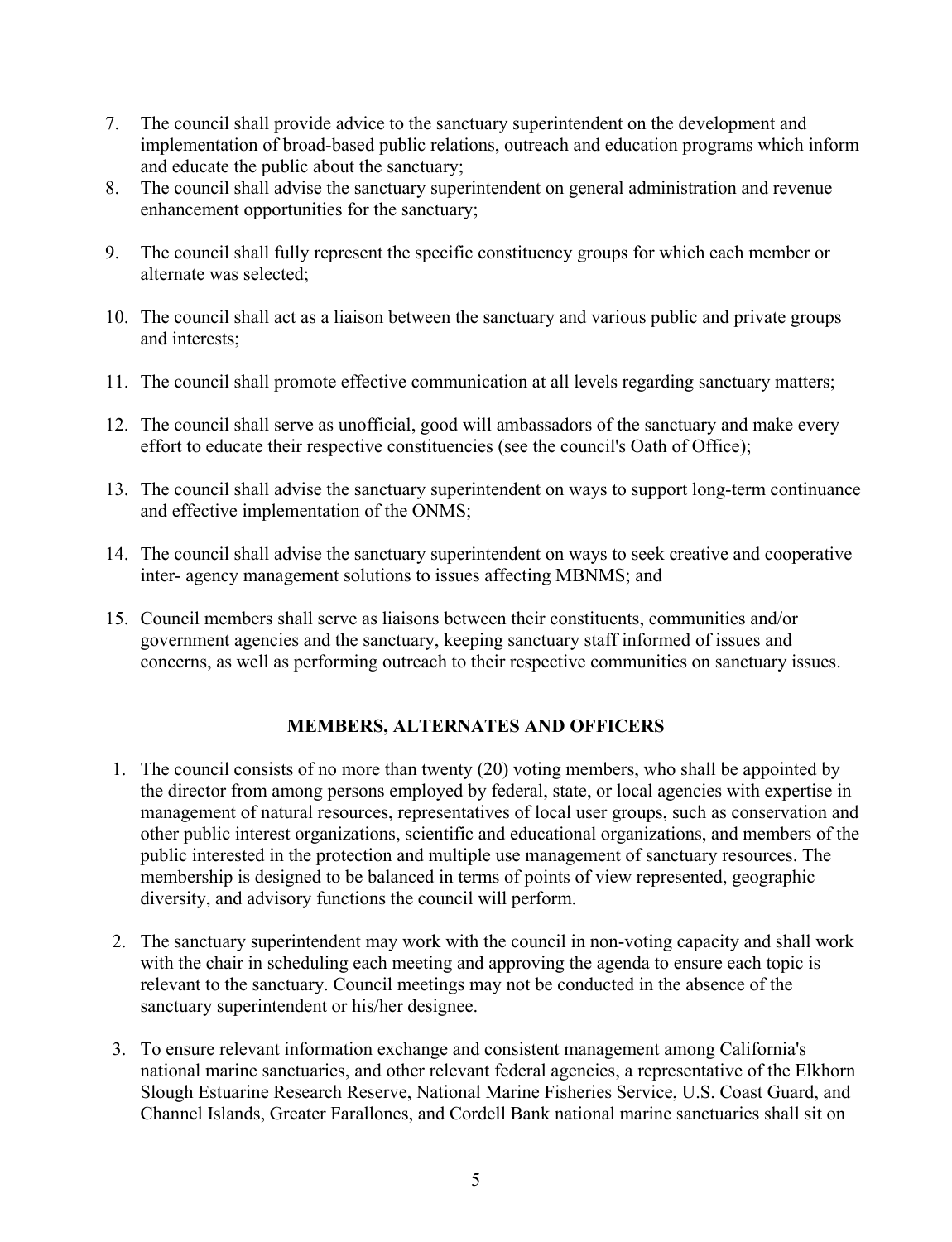the council as a non-voting member. Council members and alternates (or designees) appointed to these seats shall be subject to the same conditions and rules that apply to governmental voting seats.

- communicate and network with student peers; possess an interest in sanctuary resource 4. To facilitate additional engagement from attendees of surrounding institutions of higher education, a representative and alternate will be selected to fill a non-voting College/Student seat. Individuals selected for this seat should attend a local institution of higher education (e.g., college, university); live in the area affected by the sanctuary; have proven ability to protection and management; and have experience or knowledge regarding public uses and activities in the sanctuary. The council member and alternate selected for the College/Student seat shall be subject to the same conditions and rules that apply to non-governmental voting seats.
- procedures govern the application, nomination and appointment of council voting members. 5. There are two categories of seats for which voting members are appointed. The following
	- a. Governmental (7 members)
		- i. By virtue of the shared functional responsibilities of Federal, State, and local jurisdictions in the implementation of sanctuary-related management, each of the following government entities shall be requested to designate one individual to serve on the council. (Of the numerous responsibilities encompassed within each entity, the specific functional area of expertise needing representation is identified in parentheses): California Department of the Fish And Wildlife; California Department of Parks and Recreation; California Coastal Commission (coastal coordination and planning); California EPA (water quality); California Resources Agency (State natural resources trustee); Association of Monterey Bay Area Governments in consultation with, and representing, the adjacent contiguous local government jurisdictions; and harbor and port operating entities that border the sanctuary.
		- ii. Governmental members and alternates are appointed by their agencies and are not subject to term limitations or the competitive application process.
		- iii. An alternate (from the same government entity) of a governmental council member may attend a council meeting on occasion if the chair and sanctuary superintendent are notified in advance of any meeting at which an alternate will represent the council member, including the name and position of the individual designated. An alternate may not name another alternate.
		- iv. If a government entity decides no longer to participate as a member of the council invite another appropriate government entity to replace that agency on the or fails to attend four consecutive council meetings and is formally removed by the director, the sanctuary superintendent, with approval of the director, shall council.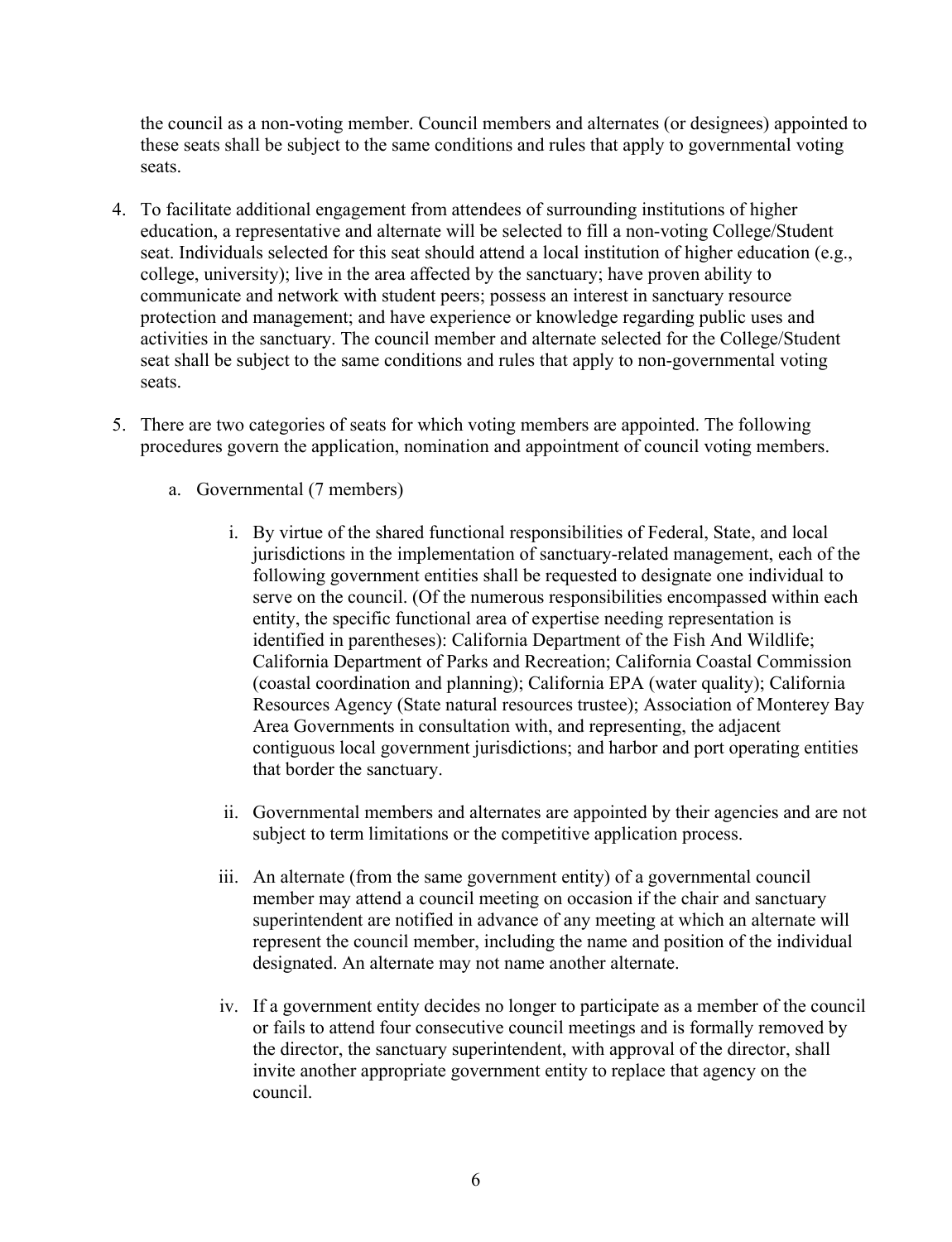- one or more of the conditions of this charter, the sanctuary superintendent may v. If it is found that a governmental member or alternate of the council has violated recommend to the director that the appropriate agency be notified and requested to replace the designee. The sanctuary superintendent may consult with the council prior to taking such action.
- vi. Governmental members and alternates are subject to the same grounds for removal as non-governmental members.
- b. Non-governmental (13 members)
	- non-extractive recreational users (1). In addition, there shall be three (3) citizen i. A representative and alternate of each of the following activities, which are integrally affected by the management goals of the sanctuary, shall be selected: research (1), education (1), conservation (1), commercial fishing (1), recreational fishing (1), diving (1), agriculture (1), business and industry (1), tourism (1), and at-large representatives (and alternates) whose selection is based on geographic diversity, and breadth of experience and knowledge regarding marine issues, policies and practices.
		- necessary, terms of appointment may be changed to provide for staggered expiration dates or member or alternate resignation mid-term. Subject to terms representing the same seat unless a waiver (as provided for in the expiration dates and program efficiencies. The recruitment process will 1. The non-governmental council members and alternates are normally appointed for a term of three years, and may compete for reappointment (subject to the non-governmental term limits policy described below). If the provisions of the ONMS policy on the limit on consecutive terms for non-governmental council members, non-governmental council members and alternates will not be selected to serve more than three consecutive policy) is granted by the director. Should a non-governmental seat become vacant, the alternate should complete the term and the vacated alternate position could be advertised and a replacement appointed as specified below. The newly appointed member shall start a new term, beginning on the date of his/her swearing-in by the sanctuary superintendent, unless the term is adjusted to provide for balanced occur as needed.
	- ii. Non-governmental seat term limits policy
		- 1. The non-governmental council members will serve on the council for no more than three consecutive terms. On the date when this charter is approved, each council member will be considered to be serving in his/her first term for purposes of computing term limits. This policy applies to the seat (e.g., diving seat) and not the council. For example, this would allow an individual to serve three terms as the diving member, and if qualified, may apply for another seat on the council (e.g., citizen-at-large) once they reach their term limit on the former seat.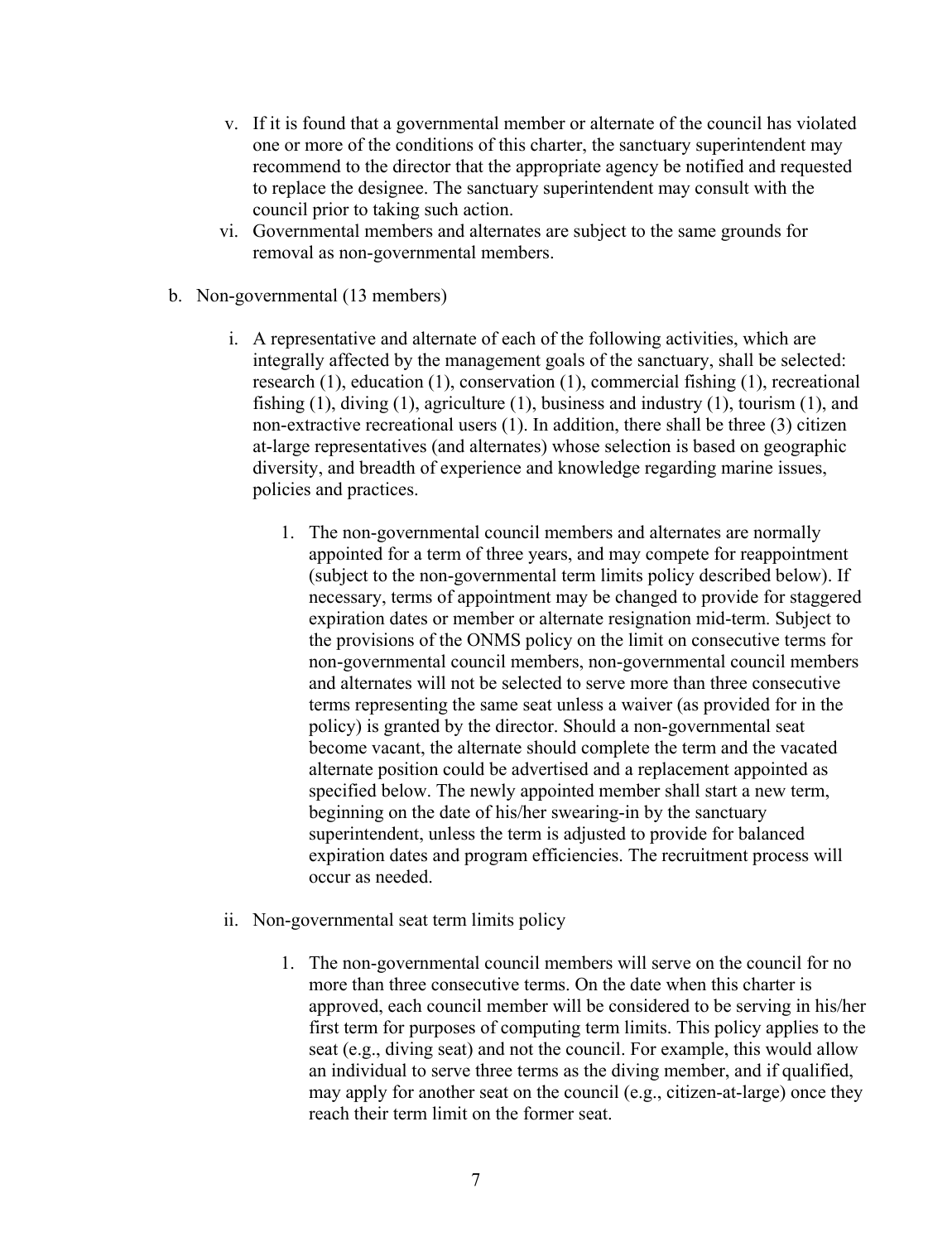- 2. The ONMS Director may waive the limit on the number of consecutive circumstances. The waivers and the process as it relates to the council terms for nongovernmental voting council members in the following member recruitment and selection process are as follows:
	- process). The request for this waiver should be made at least two a. Waiver #1: It is determined that continuity of council's membership is deemed critical by the sanctuary superintendent {e.g., at a critical juncture in the management plan review months prior to the expiration of the subject seat(s).

 well in advance of recruitment and should send a memo to the director requesting the waiver for a certain length of time and Process: The waiver applies to the entire council, not a specific seat. The sanctuary superintendent will be aware of this situation providing a justification as to the need. The signed memo should be provided to the council and posted on the website.

b. Waiver #2: It is a seat that is historically challenging to fill due to the remote location of the sanctuary and distance from population centers, or a limited applicant pool for a particular seat has been shown to limit the number of available candidates to fill a vacancy in a timely and efficient manner and may disrupt or prevent a council from fulfilling its responsibilities.

 should accompany the application through the entire process from Implementation Handbook for a full description of the recruitment Process: The term-limited individual should be advised of the situation and advised not to apply during the first round of recruitment. If after adequate advertising there are no qualified applicants in the first round of recruitment, the superintendent will send a memo to the Director requesting the waiver and providing justification as to the need. The signed memo should be posted to the website. The term-limited individual will then be allowed to submit an application during the second round of recruitment (readvertising). The application will then be reviewed by the preliminary review panel on an equal footing with any other applications submitted during the second round; the signed memo the preliminary review subcommittee to the regional director and ONMS. See the National Marine Sanctuary Advisory Council and selection process.

iii. Members and alternates serve at the discretion of the director. The sanctuary superintendent may recommend to the director the removal of a nongovernmental member or alternate of the council on any of the following grounds if that member or alternate: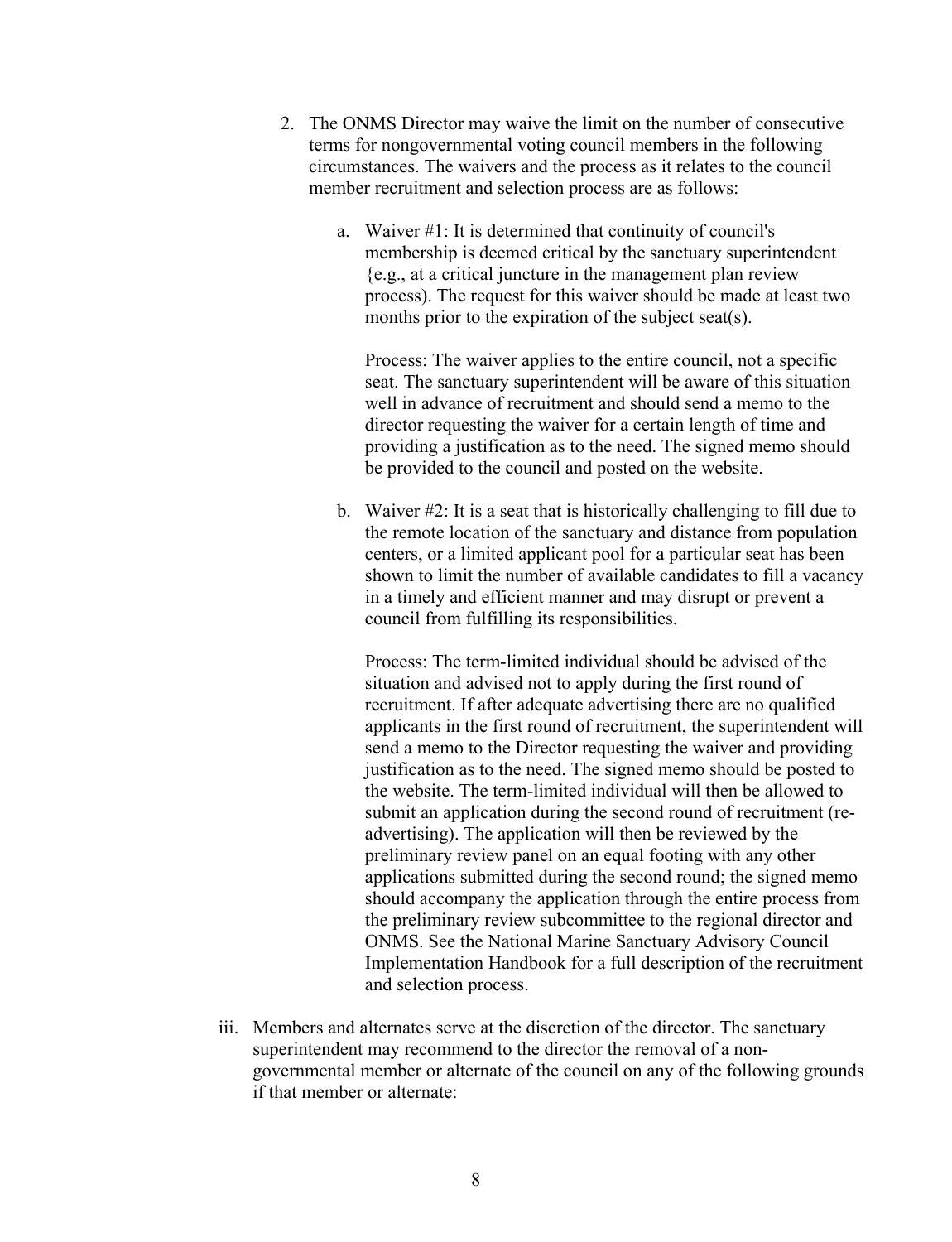- Is convicted of any felony offense;
- Is found to have violated any of the following laws or regulations promulgated thereunder: NMSA, Marine Mammal Protection Act, Migratory Bird Treaty Act, Endangered Species Act, Magnuson-Stevens Fishery Conservation and Management Act, or another environmental law for which NOAA or another federal agency has jurisdictional responsibility;
- Is found to have violated state environmental laws or regulations;
- Is found to have violated national or state laws or regulations protecting cultural resources;
- Is determined to have abused his or her position as a member or alternate of the council
- of council position to advance a personal agenda or harm another member or spreading misinformation about the council or the sanctuary; and refusal to • (including but not limited to use of council information for personal gain; use alternate of the council or of the community; misrepresentation of, or recuse himself or herself if so requested by the sanctuary superintendent and/or chair in a matter in which the member or alternate has a conflict of interest);
- Has a change to the professional affiliation $\{s\}$  and/or personal circumstances that comprise a significant portion of that member's qualifications for being a member of the council;
- Misses four consecutive meetings without reasonable justification;
- Disrupts on more than one occasion council meetings in a manner that interferes with the council conducting its business; or
- Violates any term of this charter.

The sanctuary superintendent may consult with the council prior to taking such an action.

- sanctuary superintendent will recommend to the director the member and an alternate from among the top three candidates resulting from the review process. may also be appointed, without going through a competitive process, to complete iv. As each non-government seat becomes vacant and the process for selection of a new member or alternate (described under Appointments) is conducted, the The alternate will have all the rights of the member at such times the alternate is officially substituting for the member. The chair and the sanctuary superintendent must be notified before an alternate officially attends a meeting. The alternate a primary member's term if that member resigns or is removed. An alternate may not name another alternate.
- v. The individuals selected to fill the conservation and research seats on the council must also serve as the chair of each respective working group. The alternate selected for those seats is expected to serve as the vice-chair of each working group.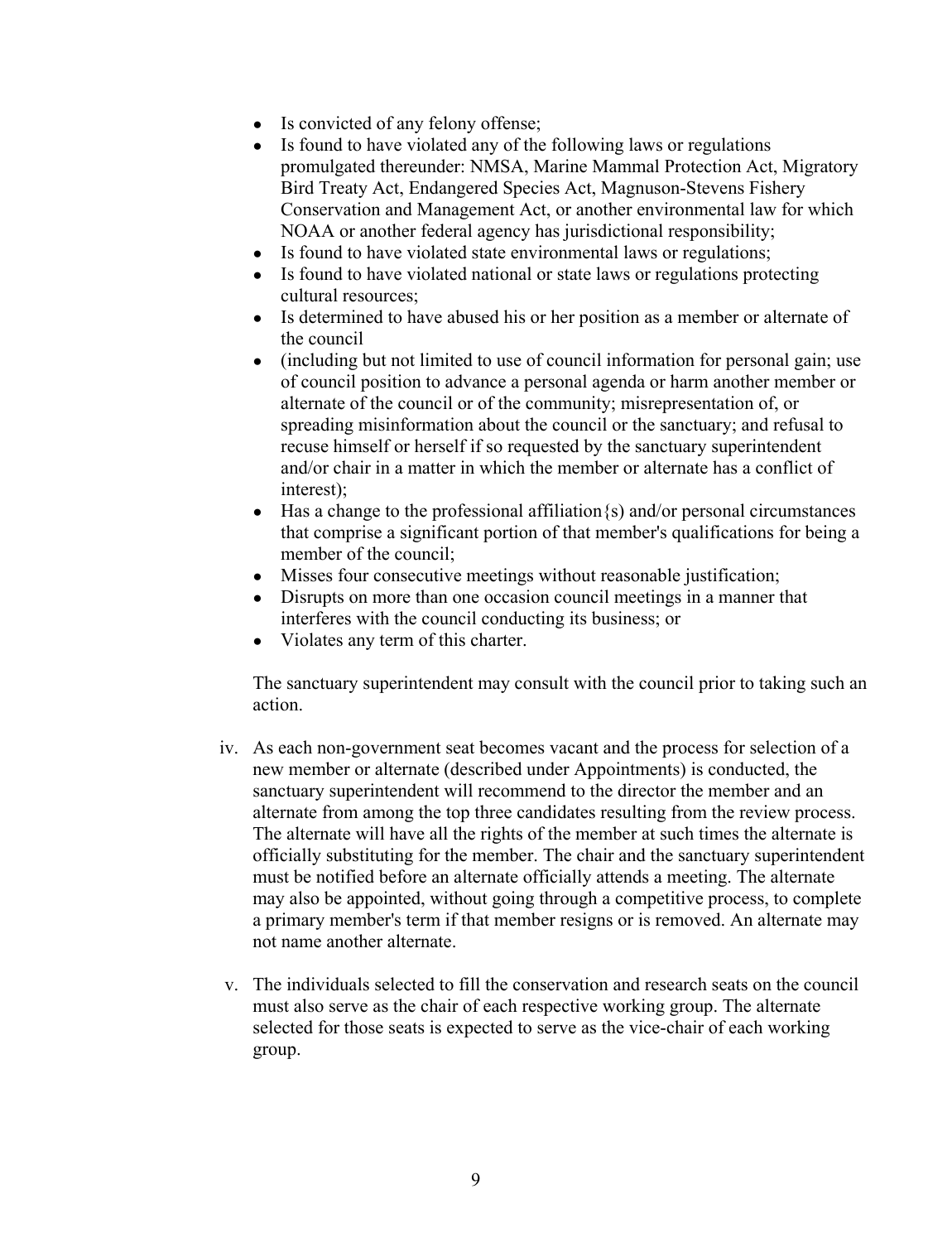- 6. Council Officer Elections and Terms
	- a. The council shall elect one member to serve as chair, and one member to serve as vicechair. The vice-chair shall act as chair in the absence of the chair. Terms of the chair and vice-chair are two years; the chair and vice-chair may serve a maximum of two consecutive terms if reelected. The council may elect one member to serve as council secretary. The term of the council secretary is two years. The council secretary may serve consecutive terms if reelected.
	- officer position if desired. If the chair, vice-chair or secretary is elected to a new position, the council shall nominate and elect a new representative for the vacated officer b. A chair, vice-chair, or secretary may leave his/her position to run for another council position.
	- c. Council members, including non-voting members and alternates (except sanctuary superintendents and/or their designees), may nominate individuals for the council officer positions. Any primary member of the council, including government seats and nonvoting seats (with the exception of sanctuary superintendents) may be nominated and elected as a council officer, provided he/she is no more than 18 months into his/her third consecutive term. Sitting officers subject to the term limits policy described above may be granted a partial extension such that they may complete the remainder of the term of office for their current officer position.
	- d. Election for all positions is by majority vote of all council members, including the nonvoting members (except sanctuary superintendents and/or their designees). Votes shall be made by written ballot. Alternates may nominate and vote during an election only when the alternate is filling the seat in the absence of the primary member. Members who will not be present at the time of the election may submit their vote in writing to the sanctuary superintendent prior to the meeting.
	- their behalf until the new vice chair assumes their position. If the secretary resigns, the e. If a council officer resigns, the council should hold an election at the next regularly scheduled council meeting. If the newly elected individual feels comfortable they may begin serving in their position immediately upon being elected, otherwise they may begin serving at the next meeting. If the chair resigns, the vice chair acts on their behalf until the new chair assumes their position. If the vice chair resigns, the secretary acts on position may remain vacant until the new secretary assumes their position.
	- officers are elected; new officers should be elected at the next scheduled council f. In extraordinary circumstances, if all council officers resign at the same time, the council can agree to allow another council member to serve as interim chair until the new meeting.
- 7. Roles of Council Officers
	- the sanctuary superintendent or through a prior council resolution, presides over all a. Chair: The chair schedules and sets agendas for all council meetings with the approval of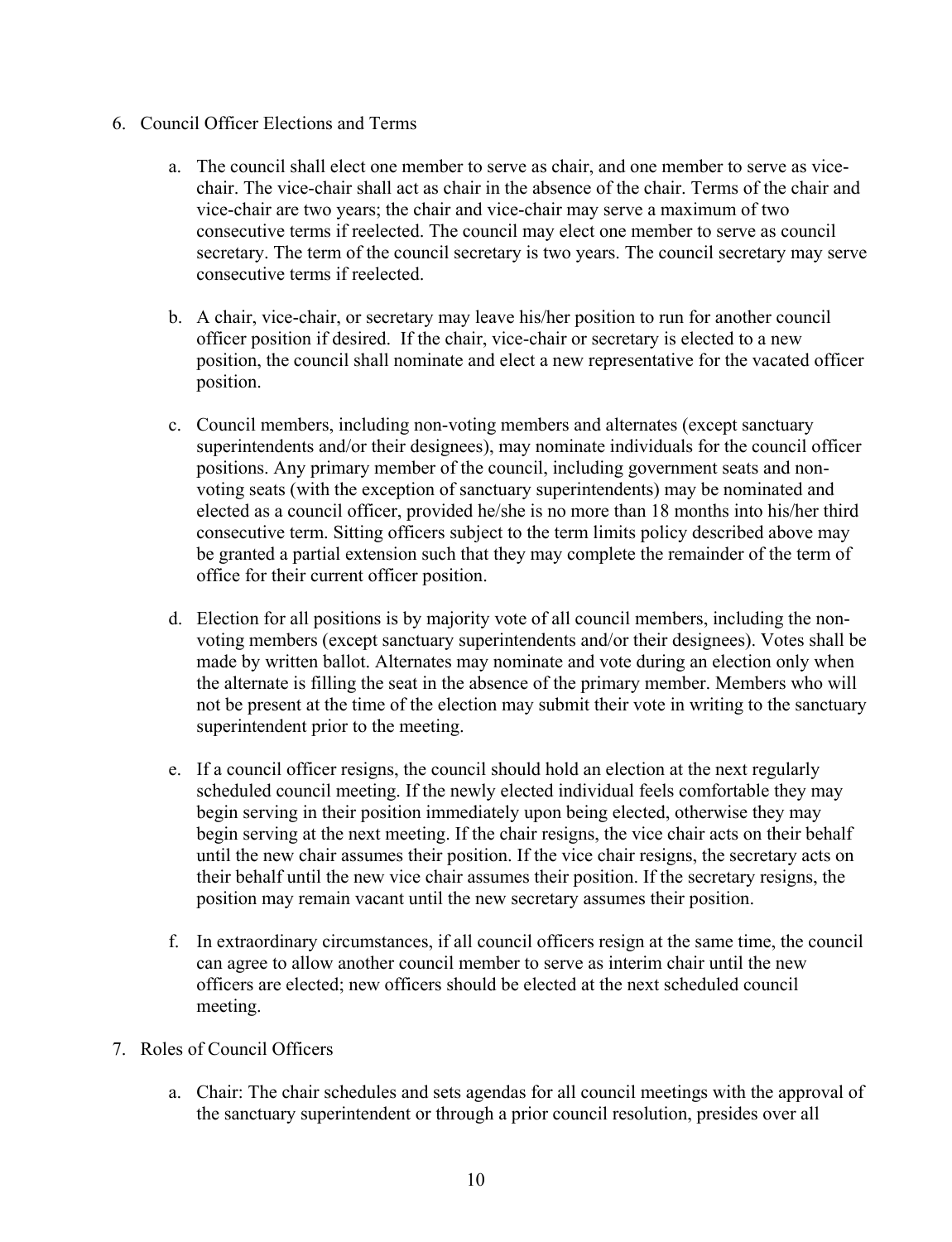meetings of the full council and ensures that meetings are run according to accepted meeting practices, as set forth in the Protocols, signs all correspondence and documents authorized by the council, and generally represents the council's interests and concerns to the public. The chair also continues to fulfill the general roles that all council members fill, including representing the interests of their constituents. The advisory council coordinator may assist the Chair with correspondence to the advisory council as necessary.

- necessary in performing executive duties of the council. The vice-chair also continues to b. Vice-Chair: The vice-chair serves as chair in the absence of the chair and assists as fulfill the general roles that all council members fill, including representing the interests of their constituents.
- - of minutes for each regularly scheduled meeting of the council and ensures that they are c. Council Secretary: The council secretary assists sanctuary staff in maintaining a record accurate and available to the public, may assist in correspondence directed by the council, helps to prepare an annual report on council activities, and performs other administrative duties as directed by the chair or vice- chair. The secretary also continues to fulfill the general roles that all council members fill, including representing the interests of their constituents.

#### **APPOINTMENTS**

 superintendent or his/her designee (e.g., advisory council coordinator or other appropriate site the preliminary review panel to obtain recommendations on selections. Any council member that who will serve on the council. The sanctuary superintendent may choose to re-advertise the vacant seat(s) if adequate candidates are not available after the first recruitment process. In all cases, Public notice shall be provided as to the vacancy of constituent group and at-large seat position(s). Applications for ensuing terms for vacant seat positions shall be submitted to the sanctuary staff), as defined in the Federal Register notice for a particular recruitment. Copies of all applications and nominations for each seat must be submitted by the sanctuary superintendent to has a conflict of interest (financial, personal, self-nomination, etc.) shall recuse him/herself from making a recommendation for the vacant seat. Selection from among those recommended by the panel, or from among other applicants or nominees, shall be made by the sanctuary superintendent with the approval of the director. NOAA and the State will mutually agree upon the individuals submission of written statements of particular interest, qualifications, and experience shall be requested. Guidelines for applying shall be supplied at the appropriate time.

 superintendent or his/her designee (e.g., advisory council coordinator or other appropriate site Public notice shall be provided as to the vacancy of constituent group and at-large seat position(s). Applications for ensuing terms for vacant seat positions shall be submitted to the sanctuary staff), as defined in the Federal Register notice for a particular recruitment). Any council member that has a conflict of interest (financial, personal, self-nomination, etc.) shall recuse him/herself from making a recommendation for the vacant seat.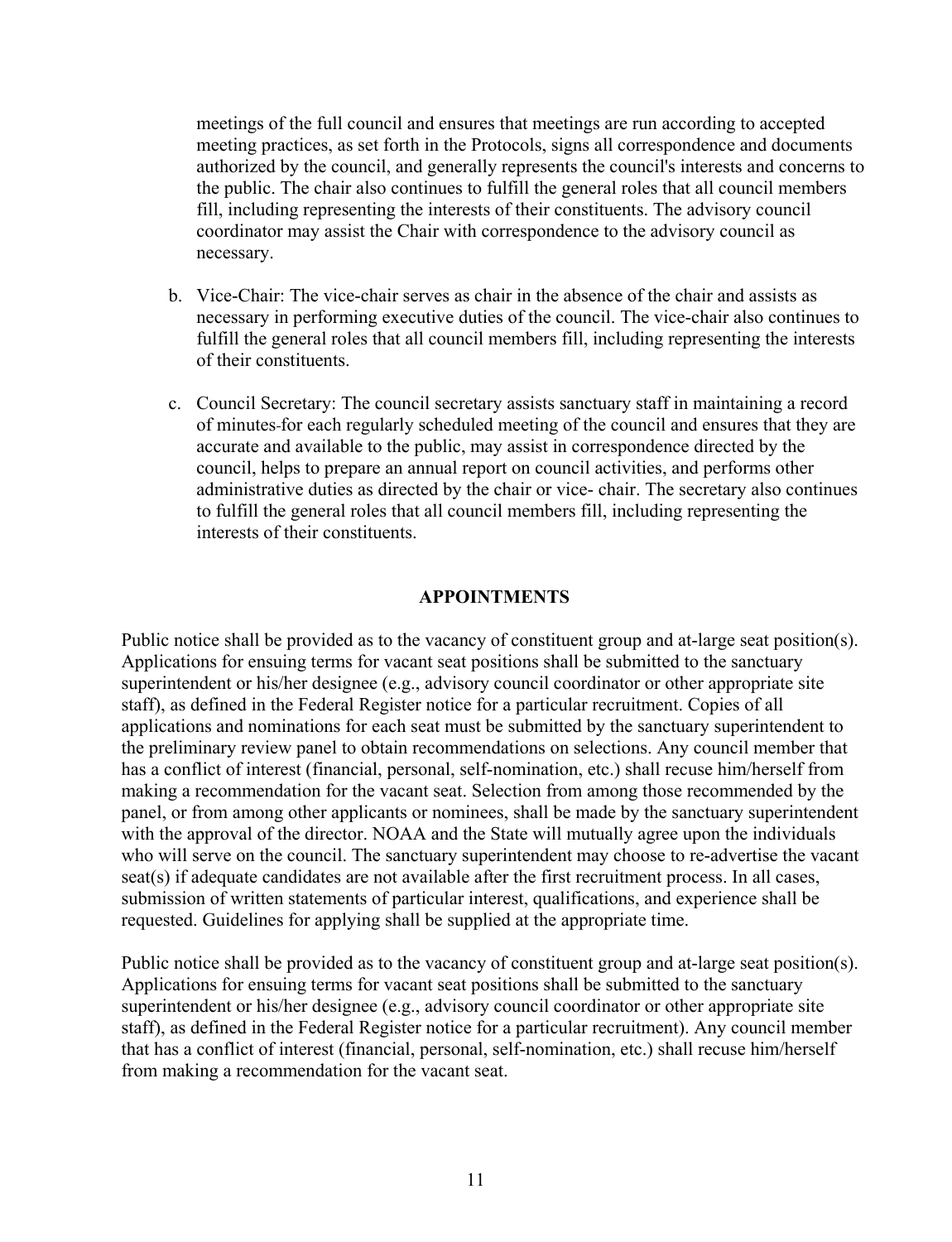Selection from among those recommended by the council nomination working group, or from among other applicants or nominees, shall be made by the sanctuary superintendent with the approval of the director. The sanctuary superintendent may choose to conduct interviews with applications {over the phone or in person) as part of the selection process. Copies of all applications and nominations for each seat are submitted by the sanctuary superintendent to the council's nomination working group to obtain recommendations on selections. The sanctuary superintendent may choose to re-advertise the vacant seat(s) if qualified candidates are not available after the first recruitment process. In all cases, submission of written statements of particular interest, qualifications, and experience shall be requested. Guidelines for applying shall be supplied to the applicants.

 The sanctuary superintendent should take steps to ensure that relevant individuals or appropriate vacancy, whether primary or alternate, for the purpose of soliciting applications for the vacant entities (e.g., organizations, institutions, trade associations) are advised of any non-governmental position. At the discretion of the superintendent, the council may include a representative of the related seat(s) on the council nomination working group. Alternatively, a list of applicants or candidates may also be provided to an appropriate entity for comment (with appropriate redaction of personal information). Such steps may include working with council members and alternates to develop or maintain a list of potential contacts related to each non-governmental seat.

 The superintendent shall appoint individuals to the three citizen at-large seats based on the individual's community experience within one or more of the five counties closest to the sanctuary: Monterey, Santa Cruz, San Luis Obispo, San Benito and Santa Clara. The sanctuary superintendent should consider geographic distribution, breadth of the applicant's experience and knowledge regarding marine issues, policies and practices, and letters of support illustrating community engagement, in the selection of citizen-at-large members and alternates.

If a primary council member can no longer serve, the alternate should assume the seat to complete a primary member's term. If the alternate chooses not to be primary, the council, with the concurrence of the sanctuary superintendent, may elect to recruit both.

 Newly appointed representatives (not reappointments) shall participate in an orientation to be prepared by sanctuary staff prior to their swearing in as council members.

 applicants. The alternate shall have all the rights of the member at such times the alternate is officially substituting for the member. The chair and the sanctuary superintendent (or his/her As each non-government seat becomes vacant and the process for selection of a new member is conducted, the sanctuary superintendent shall recommend to the director the member and an alternate from among the top three candidates resulting from the reviewing process or among other designee) shall be notified before an alternate officially attends a meeting.

## **ADMINISTRATION**

 1. Members and alternates of the council shall serve without pay except that each member or alternate may receive travel expenses including per diem in lieu of subsistence, in accordance with sections 5702 and 5703 of Title 5, U.S.C., for travel to and from official council meetings,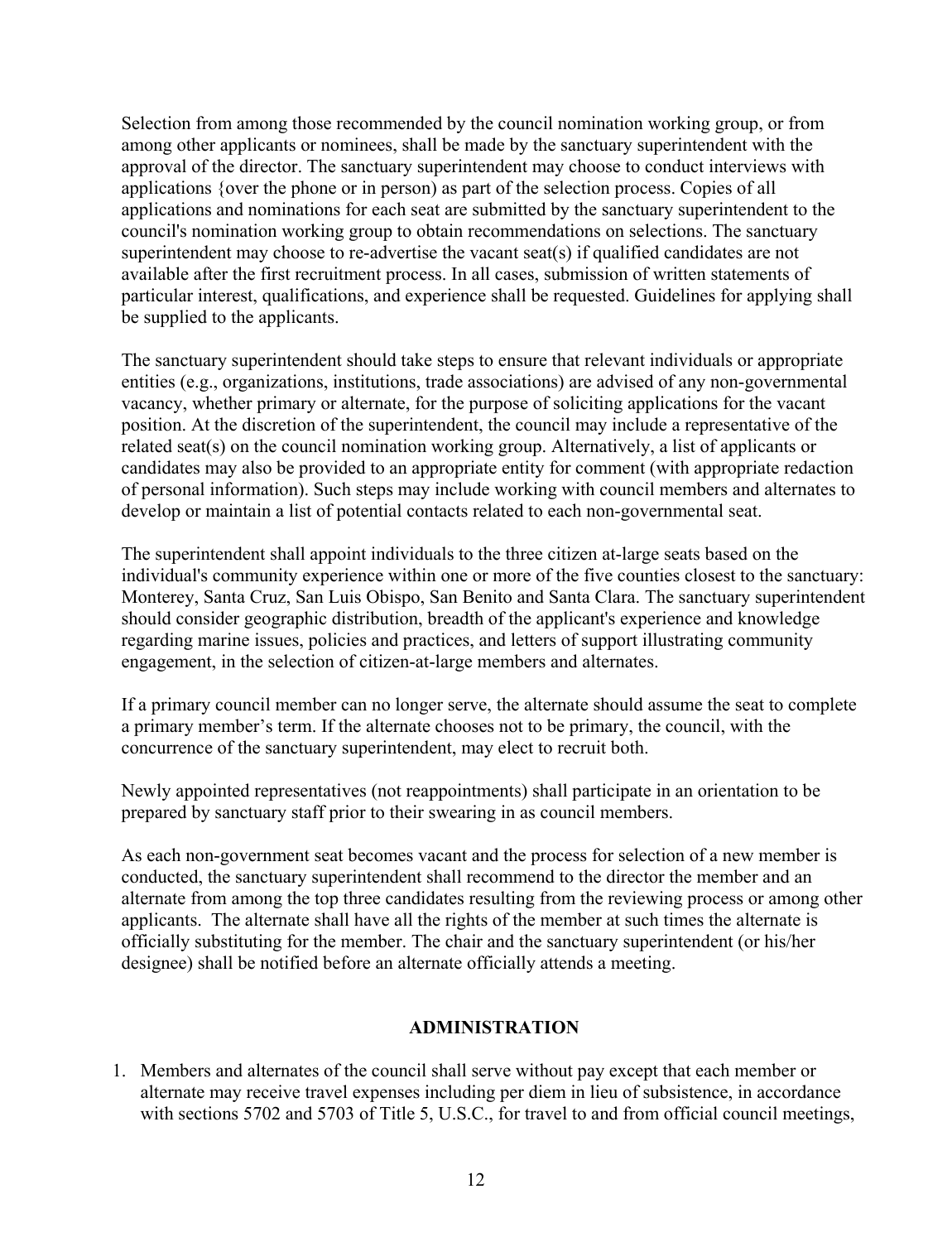meetings of council subcommittees of which they are members, and meetings of council council working groups shall serve without pay except that they may receive working group constraints. Travel expenses for governmental members and alternates of the council may be working groups of which they are members. Persons outside the council who are members of meeting travel expenses including per diem in lieu of subsistence, in accordance with sections 5702 and 5703 of Title 5, U.S.C. Reimbursement of travel expense requests is at the discretion of the sanctuary superintendent and dependent upon budgetary (or financial) considerations and provided by their own agencies.

 2. The ONMS may make available such staff, information, administrative services, or assistance as subcommittees and working groups to carry out their functions. the sanctuary superintendent determines are reasonably required to enable the council and its

#### **OPERATION**

#### 1. Meetings

- a. Meetings are held at the call of the chair and the sanctuary superintendent.
- b. Decisions (e.g., recommendations) made by the council shall be made by majority vote of those present, provided there is a quorum (more than half of the voting members). A recorded vote may be requested the chair or the sanctuary superintendent.
- c. Each meeting shall be open to the public.
- d. Interested persons shall be permitted to present oral or written statements on items on the agenda, or other pertinent topics.
- e. Emergency meetings may be held at the call of the chair or presiding officer and the sanctuary superintendent.
- below in the council's protocols for conducting a meeting. f. Timely notice of each council meeting, including the time, place, and agenda of each meeting, shall be provided to the local media and additional notice may be given by such other means as will result in appropriate publicity to interested groups. This requirement shall not apply to workshops scheduled by the council to address strategic planning, administration, or specialized technical issues. The council may not vote on any agenda item for which notice was not provided, unless said item meets the exceptions outlined
- g. The council shall meet as frequently as necessary, not to exceed once per month (the voting meetings, but at least once every six months. The council meeting place may be meetings should be in different months, but do not have to be precisely 30 days apart) for rotated among various locations adjacent to the sanctuary and meeting sites shall be chosen to accommodate anticipated public attendance and be reasonably accessible to those interested in attending.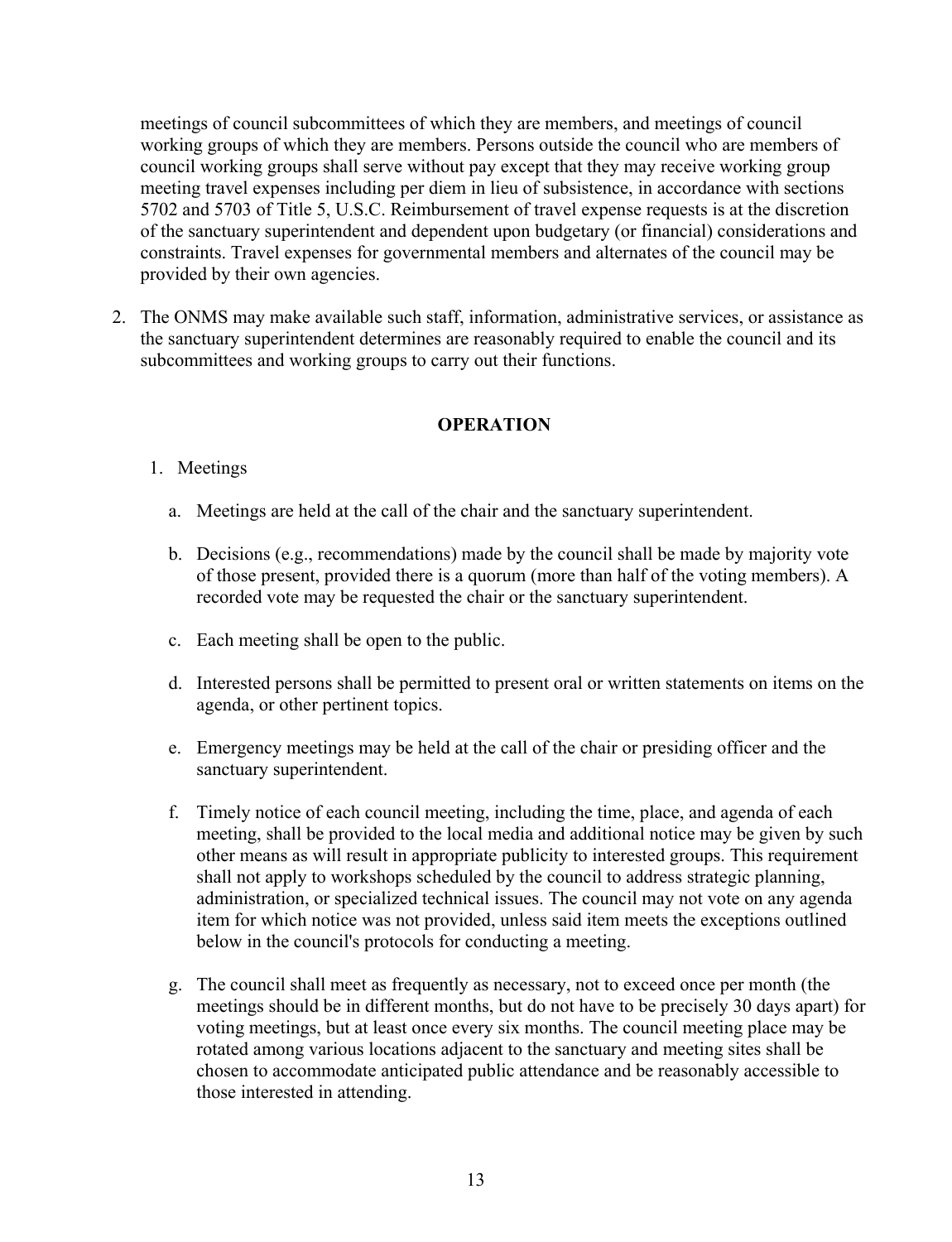- h. Minutes of each meeting shall be kept by a person specified by the sanctuary superintendent and contain a summary of attendees and matters discussed; such minutes shall be available to the public.
- 2. Procedures for Providing Advice

The following procedures shall be used to provide advice:

- a. The council may provide advice on a relevant issue or topic to the sanctuary superintendent. Requests for information, assistance, or advice from the ONMS, other NOAA offices, or other agencies shall be made in writing and be coordinated through the sanctuary superintendent.
- the council chair so that it might be placed on the agenda as a discussion topic. The b. Any matter that a council member or alternate wishes to raise to the attention of the sanctuary shall be brought to the attention of either the sanctuary superintendent or sanctuary superintendent and the council chair shall discuss topics for the agenda. The sanctuary superintendent approves a topic to be placed on the agenda.
- c. The council shall provide advice directly to the sanctuary superintendent via a written recommendation or a motion passed by the council and reflected in the minutes. Draft recommendations and verbal discussions shall be considered by the sanctuary superintendent as additional background information and shall be included in the minutes.
- approved by the council prior to sending. The council is established specifically to information that goes outside the sanctuary prior to sending. d. Any written or oral advice, correspondence, or information the council wishes to offer or express beyond the sanctuary superintendent shall be voted on and provide advice to the Secretary, and operates through the sanctuary superintendent; the sanctuary superintendent must approve any advice, correspondence, or
- noted. A quorum shall be present when the vote is taken or a discussion to reach e. The council shall base its advice on a vote of the council with negative votes and abstentions noted or on consensus reached during discussion with minority opinions consensus is conducted.
- f. Any information or advice resulting from discussions in subcommittees or working groups that is requested by the council shall be presented to and considered by the full council and as appropriate incorporated into the council's recommendation to the sanctuary superintendent. If the council does not incorporate information or advice of a subcommittee or working group, it shall inform the sanctuary superintendent and explain in its advice or information the reasons for not incorporating the subcommittee's or working group's advice or information.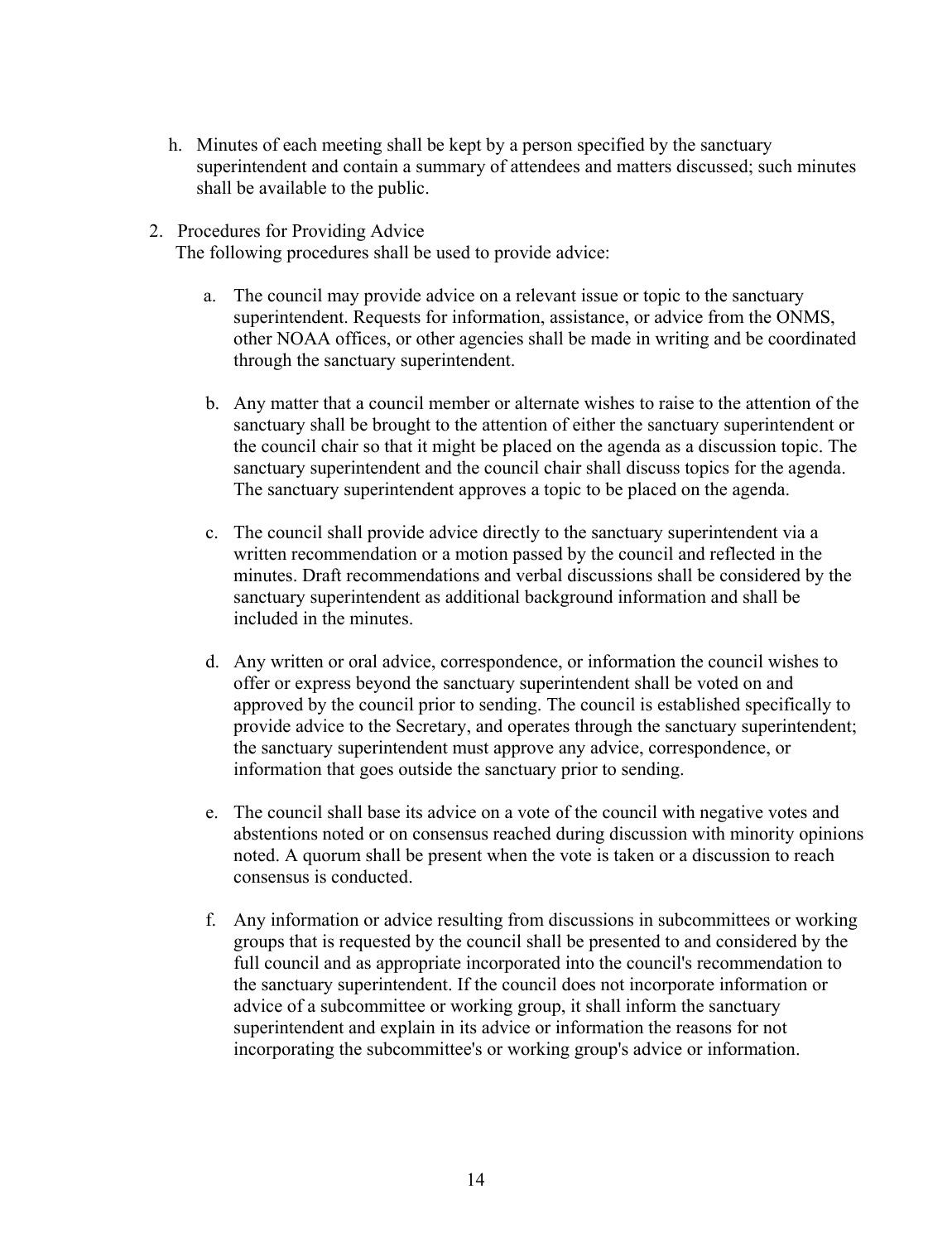- 3. Conduct of Individual Members and Alternates
	- a. Council members and alternates are expected to be familiar with the processes and regulations governing the sanctuary and to keep themselves informed of sanctuaryrelated events and issues. Expectations include regular meeting attendance and familiarity with the council charter and the ONMS Advisory Council Implementation Handbook.
	- b. When speaking to the public or writing about any matter regarding the sanctuary in a document for distribution beyond council membership, the sanctuary superintendent, or sanctuary staff, a member or alternate shall clearly distinguish those recommendations, opinions, or positions officially adopted by the council as a body from those he or she may have as an individual. In no case shall a member or alternate represent individual opinions as those of the council, the sanctuary superintendent, sanctuary staff, or NOAA.
	- c. Any council member or alternate that has an interest (financial, personal or business council of the voting recusal and identifying the interest that would be affected. These same guidelines apply to members of working groups who are not members interest) in any matter before the or a subcommittee or working group shall identify such interest prior to council discussion and voting on such matter. No member or alternate shall cast a vote on any matter that would provide a direct financial benefit to that member or alternate or otherwise give the appearance of a conflict of interest under federal law. An affected member or alternate who may not vote on a matter may participate in council deliberations relating to the decision after notifying the of the council.

 determine if the stated interest constitutes a conflict of interest and decide whether After disclosure of the interest or potential conflict of interest (other than direct financial gain as previously identified) the council or sanctuary superintendent may or not that member should recuse themselves from discussion and voting.

- d. All council members are expected to conduct themselves in a civil fashion, showing courtesy and respect to other council members, sanctuary staff and any other individuals present at the meeting.
- e. Honoring and upholding the Council's Oath of Office to serve as knowledgeable trustees of the sanctuary's resources.
- 4. Conduct of the Council as a Body
	- council as a body shall be coordinated with, and approved by, the chair and sanctuary superintendent prior to sending. a. Any correspondence or other written documents that are intended to speak for the
	- council: *"The council is an advisory body to the sanctuary superintendent. The*  b. The following disclaimer shall be placed in all documents originating from the *opinions and findings of this [insert letter or publication] do not necessarily reflect*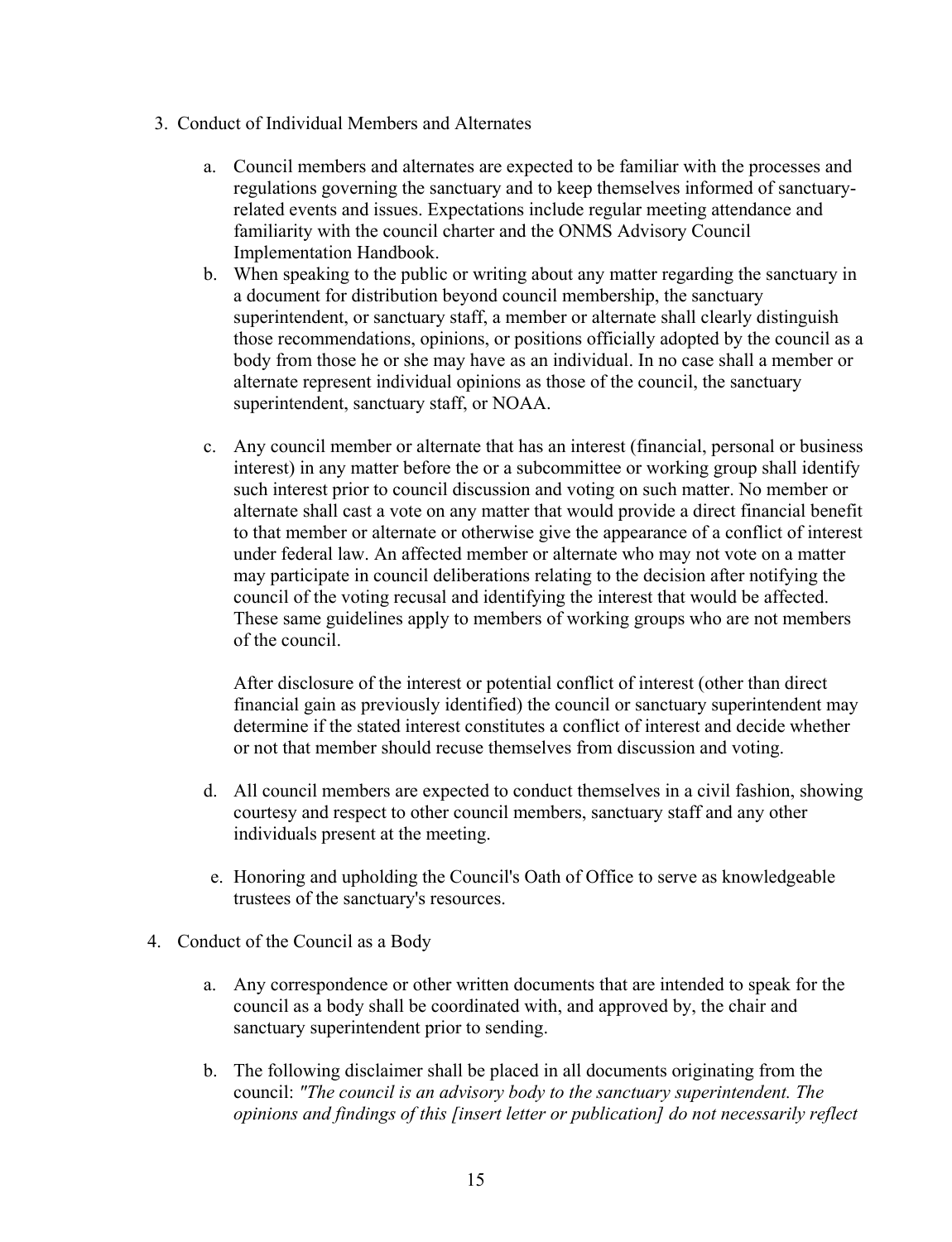*the position of Monterey Bay National Marine Sanctuary and the National Oceanic and Atmospheric Administration."* 

5. Council Letterhead

 correspondence or other purpose. The council shall, with the assistance and approval of the sanctuary superintendent, design and use its own letterhead. All correspondence from the chair or other members and alternates of the council, or the council as a body, shall be on this letterhead. The council shall not use official NOAA or DOC letterhead, or any derivative thereof, for any

- 6. Subcommittees and Working Groups
	- a. Subcommittees

The chair, in consultation with the council as a whole and with the concurrence of the sanctuary superintendent, may establish such subcommittees as necessary to fulfill the council's duties. Subcommittees shall be composed solely of members of the council; at the superintendent's discretion, alternates may also serve on subcommittees. The subcommittee must be chaired by a member or alternate of the council. Subcommittees shall be recognized as official subunits of the council. Subcommittees are subject to all requirements of this charter. Reimbursement for travel expenses is at the discretion of the sanctuary superintendent and dependent upon budgetary (or financial) considerations and constraints.

b. Existing Working Groups

 requested to provide a general report to the council of the status of requested advice Working groups created prior to the establishment of the council (Conservation and Research) have in the past provided and shall continue to provide advice to the council on priorities and program coordination. Such working groups shall be at each council meeting. All working groups must submit their findings or recommendations to the full council. Existing working groups shall make every effort to meet in places that are open and accessible to the public.

 The two existing working groups (Conservation and Research) - shall operate in close cooperation with sanctuary staff and under consistent procedures. Working groups shall be recognized as official sub-units of the council and are subject to all requirements of this charter. Meeting of these three working groups may not be conducted in the absence of a sanctuary staff person. The agendas for these meetings must be produced in consultation with sanctuary staff. Any written materials, letters, or reports produced by the three working groups may receive technical expertise and assistance from sanctuary staff for review and comment prior to finalization and distribution to the full council. All working groups must submit their findings or recommendations to the full council.